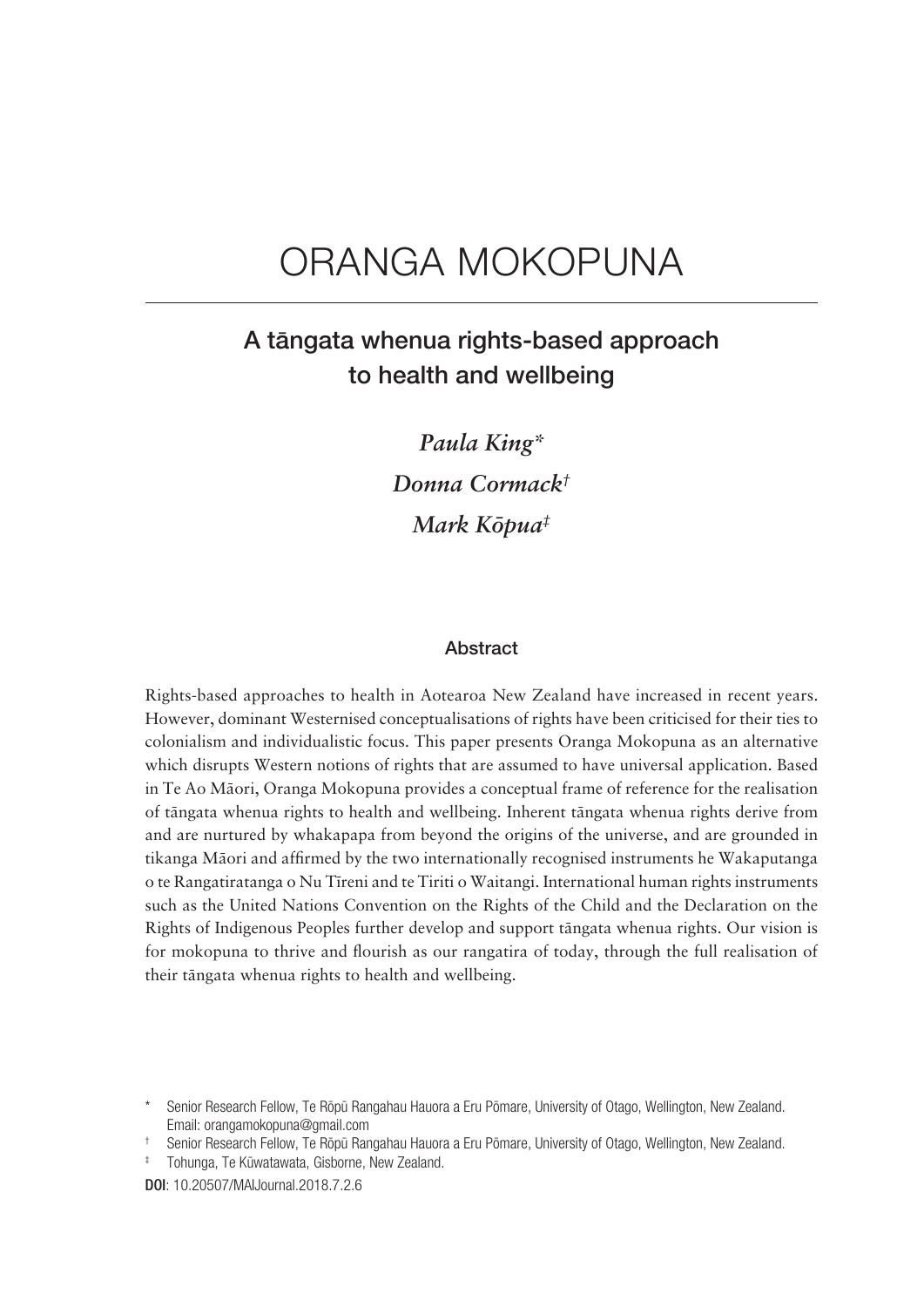#### Keywords

rights, Mäori, children, youth, health, wellbeing

### Introduction

In Aotearoa New Zealand, the significant health inequities for Mäori compared with Päkehä are well documented (Ministry of Health, 2015; Robson & Harris, 2007). Pëpë, tamariki and rangatahi Mäori compared with Päkehä babies, children and young people bear the inequitable impacts of the socio-political and economic environments that drive adverse health and social outcomes in Aotearoa (Simpson, Adams, Oben, Wicken, & Duncanson, 2016). The link between colonisation and stark health inequities for Indigenous peoples compared with non-Indigenous peoples is described both internationally (Czyzewski, 2011; Paradies, 2016) and in Aotearoa (Lawson-Te Aho & Liu, 2010; Robson & Harris, 2007). Health inequities experienced by pëpë, tamariki and rangatahi Mäori compared with Päkehä are manifest symptomatology of colonisation, coloniality (Grosfoguel, 2002, 2011) and racism (Harris et al., 2012). Colonisation includes:

a range of practices, predominantly historical: war, displacement, forced labour, removal of children, relocation, ecological destruction, massacres, genocide, slavery, (un)intentional spread of deadly diseases, banning of indigenous languages, regulation of marriage, assimilation and eradication of social, cultural and spiritual practices. (Paradies, 2016, p. 83)

Coloniality refers to the "continuity of colonial forms of domination after the end of colonial administrations" (Grosfoguel, 2002, p. 205), thereby encompassing an understanding of the ways in which colonial mind-sets and conditions endure beyond what is recognised as the formal colonial period (Grosfoguel, 2002,

2011). Colonisation and coloniality involve the dehumanisation of an Indigenous peoples, most often by an imperialistic acquisitive "settler society", a society in which the "settlers"—in the case of Aotearoa, Europeans—have retained political dominance and produced a society stratified along ethnic, "classist" or "racial" lines (Churchill, 1996; Stasiulis & Yuval-Davis, 1995). Dehumanisation occurs "on a spectrum from genocide to neglect, from paternalism to romanticism" (Reid & Robson, 2007, p. 4). The structural "(mis)appropriation and transfer of power and resources from indigenous peoples to the newcomers" (Reid & Robson, 2007, p. 5) is further enabled by systems established on racist values that perpetuate mind-sets around who is "civilised" or "primitive", and who is "worthy" or "unworthy" (Reid & Robson, 2007).

Though current health inequities identify pëpë, tamariki and rangatahi as having significant unmet health need, we align with others who contend that purely needs-based arguments for Mäori are flawed (Reid & Robson, 2007). Such arguments do not acknowledge the treasured status of pëpë, tamariki and rangatahi in society evidenced by mätauranga Mäori such as püräkau, whakataukï and oriori (Cameron, Pihama, Leatherby, & Cameron, 2013; Jenkins & Mountain Harte, 2011; Pere, 1997). Nor do they recognise tamariki and rangatahi as our leaders of today as opposed to the distant future (Tawhai, 2016). Lastly, needs-based arguments do not acknowledge Mäori rights to health and wellbeing as tängata whenua of Aotearoa (Reid & Robson, 2007).

In any articulation of rights, however, whether they be tängata whenua or Indigenous or human rights, it is important to be cautious regarding potential implications of discourses used. Monture-Angus (1995) states: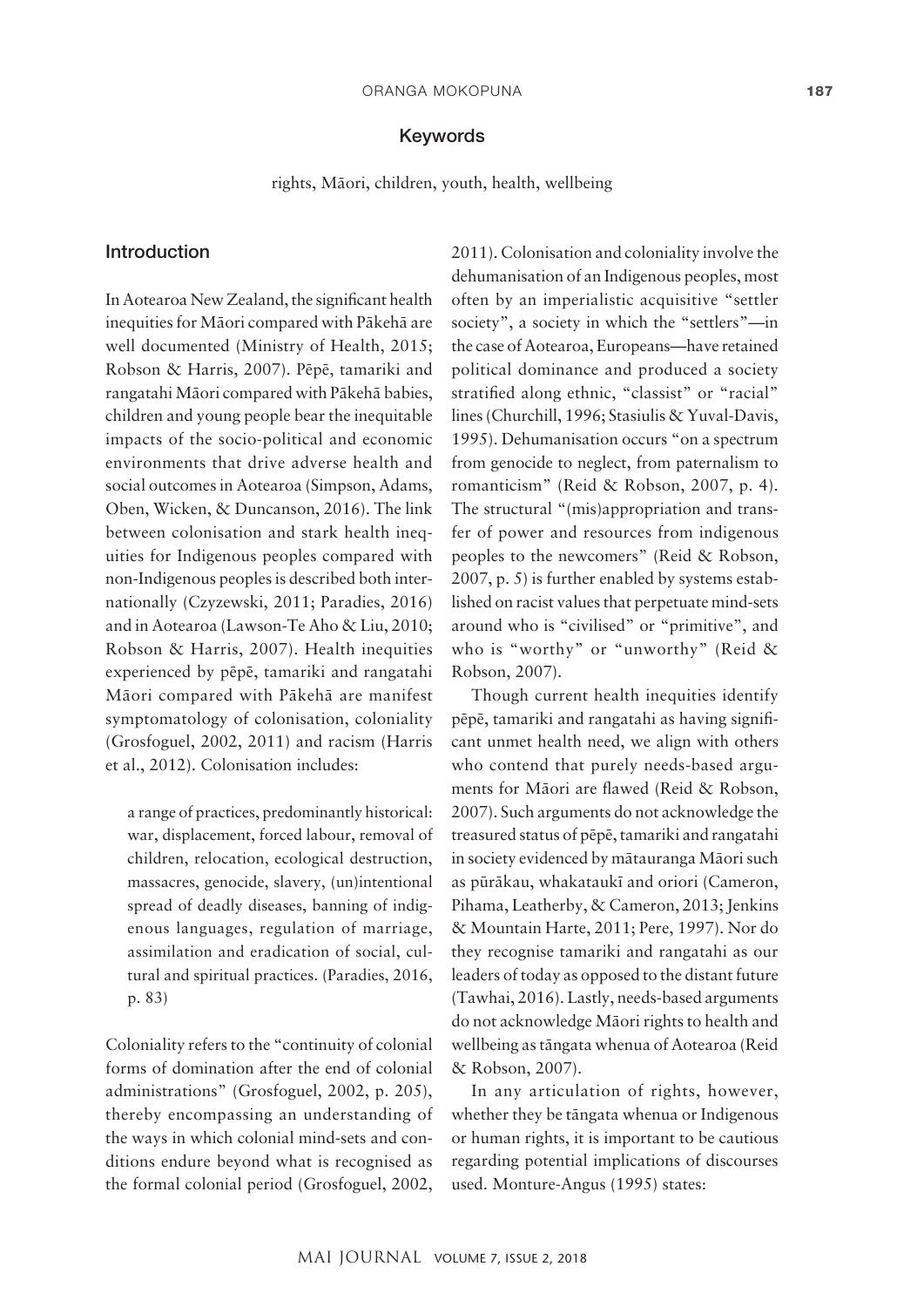In searching for meaning and for language that expresses our experience, we must be careful of the words we choose to embrace our experience. What is also important to understand is that it is not the word that is the problem, but the process by which and by whom it is given meaning. (p. 39)

Tensions are intrinsic around discourses on human rights and their relationship, if any, with tängata whenua rights. In addition, Mikaere (2007) points out that the idea of a paternalistic yet benevolent body in the form of the United Nations (UN) having authority to bestow human rights upon Indigenous peoples is particularly problematic. After all, many of the member states making up this body are themselves colonisers of Indigenous peoples.

This relationship between coloniality and prevailing Westernised notions of human rights has been considered in terms of the potential limitations of human rights-based approaches for Indigenous peoples as a response to colonisation (Maldonado-Torres, 2017). As Maldonado-Torres (2017) discusses, human rights discourses bring into question ideas about what constitutes being "human" in the first instance, noting that coloniality is embedded in the "notion of the human in the hegemonic concept of human rights" (p. 131).

While acknowledging the particular form of human rights that has become dominant, including in Aotearoa, we also see the potential for a decolonisation of rights narratives, through a disruption of Westernised hegemonic notions of human rights that are assumed to have universal application (Maldonado-Torres, 2017). We propose that only once tängata whenua rights for Mäori are realised can international human rights instruments be usefully applied (Mikaere, 2007, 2011). It is in this context that international human rights instruments will further affirm and support the development of tängata whenua rights. By way of this approach, the true nature of the relationship between Western human rights concepts and Mäori tängata whenua rights is elucidated.

Mäori as tängata whenua are a collective encompassing many unique and autonomous nations with diverse cosmogonies, genealogies, histories and lived realities and experiences. In this paper, "Mäori" is used as a construct describing Indigenous peoples of Aotearoa, and the concept of mokopuna is chosen to position pëpë, tamariki and rangatahi Mäori within Te Ao Mäori as the sacred reflection of our ancestors and blueprint for future generations. Pere (1997) translates mokopuna "as the blueprint of the spring of water" (p. 10) and tïpuna/tüpuna as "the spring of water that is continuously being established" (p. 10). Cameron et al. (2013) highlight how "we are all mokopuna and we are all tupuna . . . mokopuna will in future generations take the place of the tüpuna. All grandchildren in time become grandparents . . . we are a reflection and continuance of our ancestral lines" (p. 4). Additionally, the concept of whänau can be interpreted in many ways—for example, as "to be born"—and is more complex than the oft-used translation "extended family". Our interpretation is based on the work of Walker (2013), who describes the multifaceted concept as grounded in both a Te Ao Mäori and a tribal worldview, whakapapa-based, multidimensional, and interconnected with the living and the dead. Whänau occurs "on a continuum that is both horizontal and vertical" (p. 96).

In this paper, we describe Oranga Mokopuna, a tängata whenua rights-based approach to health and wellbeing that builds upon mätauranga Mäori approaches that foreground the treasured status of mokopuna within Mäori society (Jenkins & Mountain Harte, 2011; Pere, 1997; Pihama et al., 2015). Oranga Mokopuna is also situated within the broader body of research, policy and practices informed by mätauranga Mäori that intend to contribute positively to the health and wellbeing of Mäori in Aotearoa (Durie, 1994, 2004; Elder, 2013; Henare, 1988; Kingi, 2002; Matua Raki, 2012;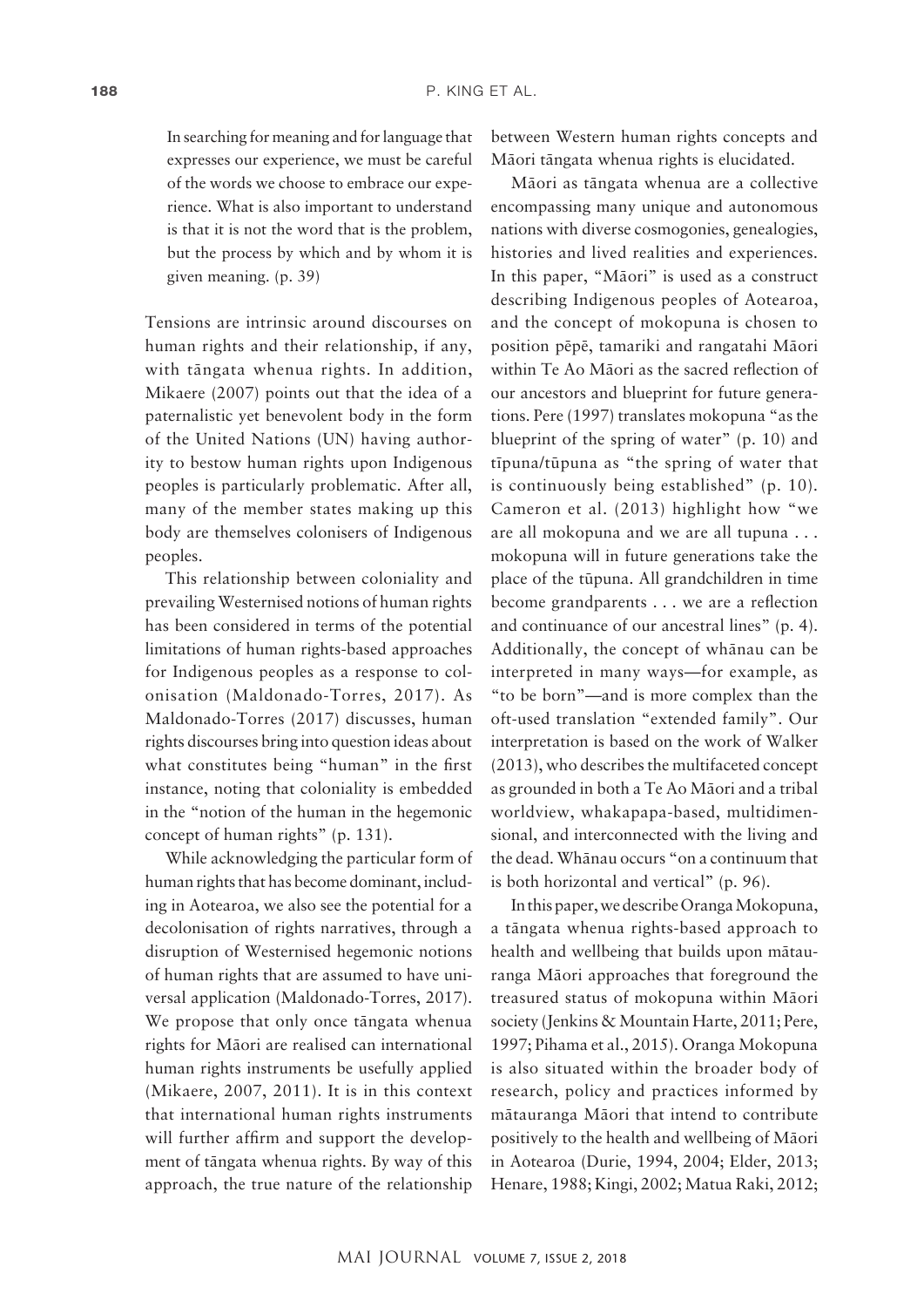Ministry of Education, 1996, 2017; Pitama, Huria, & Lacey, 2014; Rangihuna, Kopua, & Tipene-Leach, 2018; Taskforce on Whänau Centred Initiatives, 2010).

Oranga Mokopuna provides the conceptual frame of reference based in Te Ao Mäori for the full realisation of tängata whenua rights to health and wellbeing for mokopuna Mäori. We position Oranga Mokopuna as a counternarrative to coloniality and an alternative to prevailing Westernised rights-based models, and thereby a means for the resistance, transformation and decolonisation of mokopuna Mäori within Aotearoa.

#### Methods

The development of Oranga Mokopuna sits within the context of a broader PhD research study using multiple qualitative methods of data collection and analysis. The underpinning epistemological viewpoint is that of Kaupapa Mäori (KM) theory where Mäori aspirations and needs are privileged and the research is "underpinned by Mäori philosophies of the world" (Pihama, 2011, p. 49). Developed during phase one of the research, Oranga Mokopuna is based on examination of archival texts, whakataukï and oriori, and specifically informed by püräkau as utilised in the clinical therapeutic approach Te Mahi a Atua (Rangihuna et al., 2018). Lee (2009) describes püräkau as "a traditional form of Mäori narrative contain[ing] philosophical thought, epistemological constructs, cultural codes and worldviews" (p. 1). Rangihuna et al. (2018) describe Te Mahi a Atua as a therapeutic approach that utilises püräkau featuring ngä atua. Püräkau are shared with whaiora and whänau, followed by wänanga contextualising the challenges faced by ngä atua within the whaiora's own lived experiences. Here the transformational power of püräkau is through the privileging of Mäori voices. Consistent with a KM theoretical and methodological focus on politicised, culturally responsive and transformative research (Curtis, 2016; Pihama, 2001, 2010, 2011), püräkau and Te Mahi a Atua provide the ultimate paradigm for the conceptualisation of tängata whenua rights for mokopuna in Aotearoa.

### Results: Oranga Mokopuna

Oranga Mokopuna (see Figure 1) is based on the fan-shaped harakeke plant. A taonga in Aotearoa, as a symbol it foregrounds the centrality of whänau and relationships and is used in mätauranga Mäori practices of child-rearing (Jenkins & Mountain Harte, 2011; Pere, 1997; Pihama et al., 2015). Many harakeke varieties are grown for a number of purposes, with specific cultural protocols and practices around harvesting and use. One cannot cut the rito of the plant, or the protective shoots that embrace the rito either side, because otherwise the harakeke will not survive, nor will the ecosystem that the harakeke sustains (McRae-Tarei, 2013; Taituha, 2014; Te Ratana, 2012). When harvesting the outer leaves, one must only harvest "what you need and not what you want" (Te Kanawa, as quoted in McRae-Tarei, 2013, p. 28), replacing all that is leftover near the base of the plant in order to contribute nutrients back into the soil. From the layering of nutrients within the soil over time, new life emerges (McRae-Tarei, 2013; Taituha, 2014; Te Ratana, 2012).

The fan-shaped harakeke centralises the rito/ pëpë as highly prized and pivotal to the sustenance of future generations emerging from, nurtured by and protected by the awhi rito/ngä mätua (Pihama et al., 2015). Through "ensuring the rito and mätua are left unplucked . . . the sustainability of the harakeke plant [is warranted] . . . a valued reminder to protect and nurture our children, the future generation" (McRae-Tarei, 2013, p. 8). Without this nurturing protective mechanism, future generations will not be sustained. Whakataukï, oriori and püräkau highlight that mokopuna were always: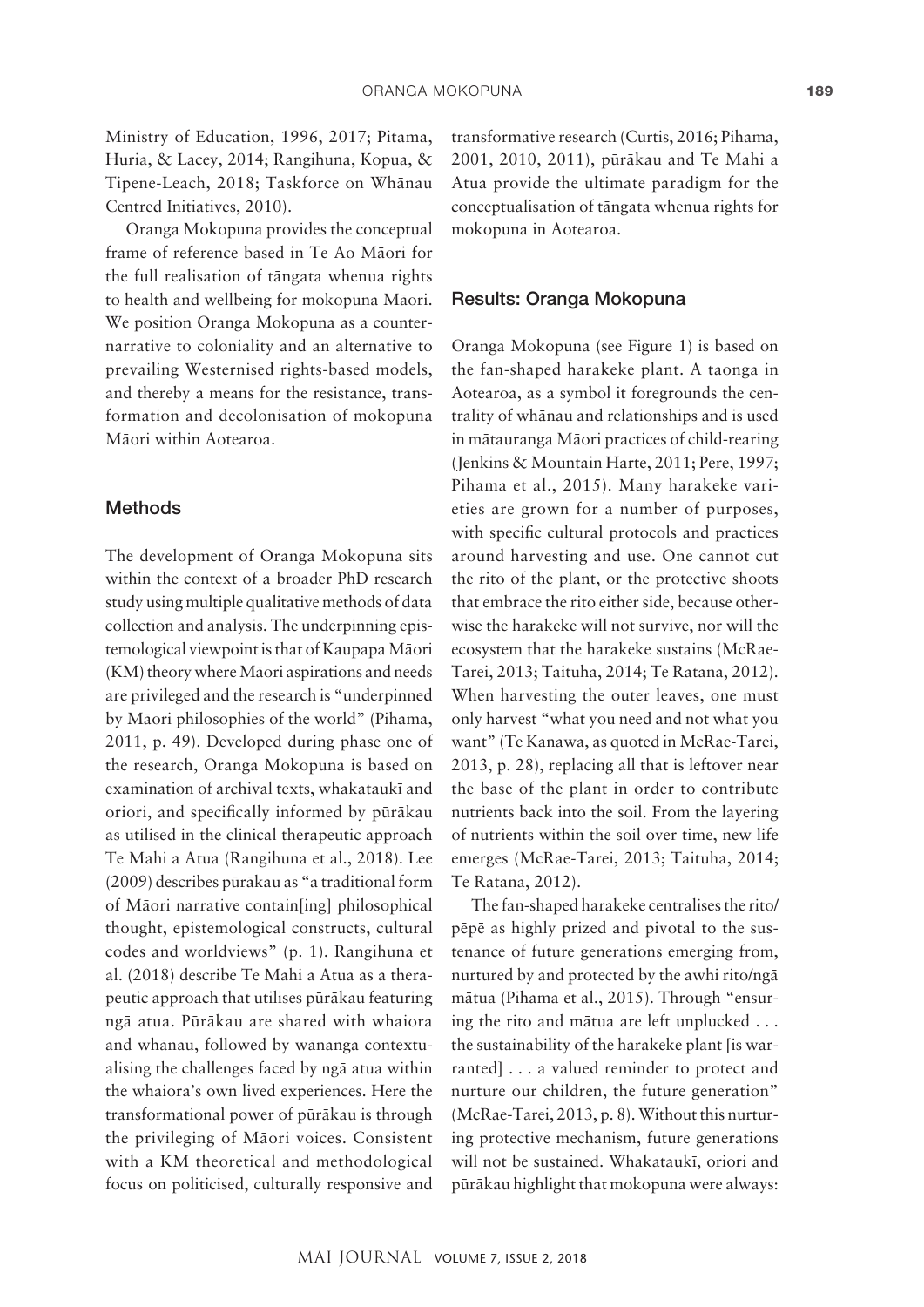favoured as gifts from the atua . . . from the tipuna . . . and preceded those unborn . . . because of their intrinsic relationship to these spiritual worlds, the children inherited their mana . . . they were treated with loving care and indulgence. (Jenkins & Mountain Harte, 2011, p. x)

Integral to Te Ao Mäori are the cosmogonies and cosmologies of the universe, and the existence of Mäori within as articulated by whakapapa. Relationships with the universe are said to be:

traced through a series of ordered genealogical webs that go back hundreds of generations to the beginning . . . this genealogical sequence, referred to as whakapapa, places Mäori in an environmental context with all other flora and fauna and natural resources as part of a hierarchical genetic assemblage. (Harmsworth & Awatere, 2013, p. 274)

Royal (2009) elaborates, describing whakapapa as:

genealogies . . . and narratives . . . about aspects of the world. Through this framework of knowledge, the world is explained and all applications of knowledge and behaviours find their rationale and setting . . . there are two aspects of whakapapa: [1] an explanation of and story about the world and its phenomena [2] a paradigm or context of values and perspectives within which actions take place. (p. 48)

As Maldonado-Torres (2017) highlights, "for any decolonisation of human rights to occur, there needs to be a decolonisation of the concept of the human" (p. 1). In Mäori cosmogonies, the creation of humankind through the actions of ngä atua Tänemähuta and Hineahuone is described in the following püräkau. It also here that the whakapapa of harakeke becomes



FIGURE 1 Oranga Mokopuna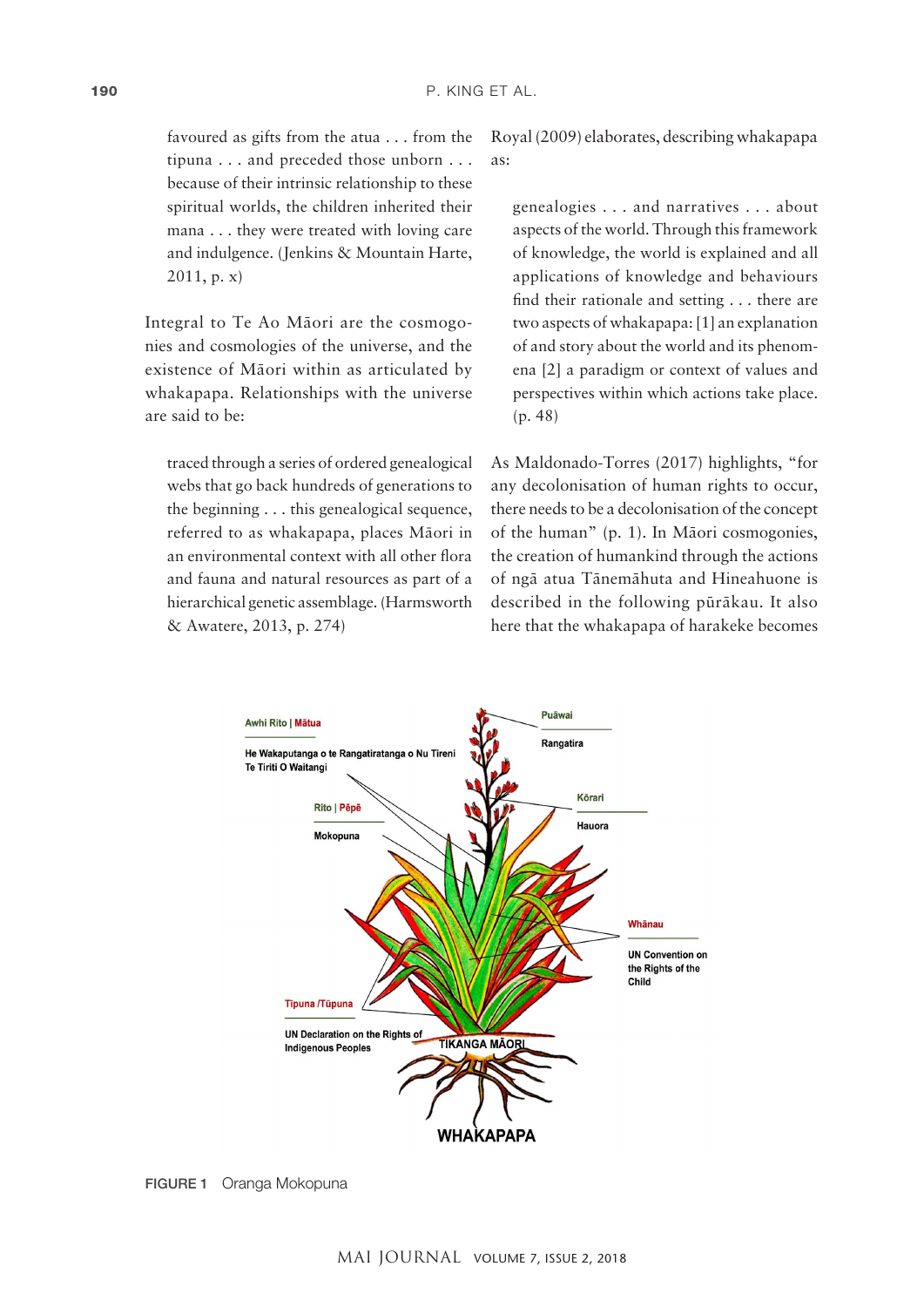interwoven with that of humanity (McRae-Tarei, 2013; Mikaere, 2017; Taituha, 2014):

Täne, after forcing apart his primordial parents Papatüänuku and Ranginui, sought the female element to procreate the earth with human beings. In his quest, he procreated with numerous female deities producing offspring of plants and trees with their own Whakapapa. He procreated with Huna and Päkoti, and from these unions came harakeke. He then took the name, Tänemähuta. His search eventually led him to the female element within at Kurawaka, the pubic region of his mother Papatüänuku where, from her sacred red soils he fashioned the figure of Hineahuone, and breathed life into her nostrils, the first hongi.

Brimming over with her own mana (authority) and tapu (sacredness), inherited from the divine river, Hineahuone met Tänemähuta as a beloved companion. We are their descendants, a living legacy of their love. (Murphy, 2016, p. 48)

### *Whenua—Whakapapa*

In Oranga Mokopuna, just as humankind was created from the sacred red soils of Kurawaka, the nurturing soils of the whenua that create life for the harakeke symbolise inherent tängata whenua rights of mokopuna. Pere (1997) refers to whenua as depicting "the placenta embracing and cherishing the child in the womb . . . the land which is also called whenua offers one the same feeling of warmth, security, nourishment and sustenance, a feeling of belonging" (p. 22). As the whenua continues to be nourished from the nutrients of the older leaves that die, or on harvest are returned to the soil to sustain the harakeke, so do inherent tängata whenua rights continue to be sustained.

Inherent tängata whenua rights are derived from the layering of whakapapa, representing genealogical relationships to one another in the past, present and future, to the world, across the cosmos, and from beyond the origins of the universe. Thus, tängata whenua rights of mokopuna are inherent through the very existence of mokopuna within the universe as described in Mäori cosmogonies. Inherent tängata whenua rights exist regardless of whether or not mokopuna have access to their own whakapapa and histories.

### *Pakiaka—Tikanga M– aori*

Tikanga Mäori form the roots of Oranga Mokopuna. Mäori society enjoyed tängata whenua rights well before Päkehä arrived, under a constitutional framework based on principles, practices, processes, rituals and knowledge (Jackson, 1988; Jones, 2016; Moko Mead, 2003) sometimes (incorrectly) described interchangeably as tikanga Mäori and Mäori "customary" law (Jones, 2016; Mikaere, 2007). The word "customary" in the context of rights, titles and laws stems from the common law doctrine of Aboriginal Title. Legal scholars point out that terminology defined by colonisers of Indigenous peoples is not appropriate in the context of discussing tängata whenua constitution and laws (Mikaere, 2007, 2011). Tikanga has been defined as:

the set of beliefs associated with practices and procedures to be followed in conducting the affairs of a group or an individual. These procedures are established by precedents through time, are held to be ritually correct, are validated by usually more than one generation and are always subject to what a group or an individual is able to do. (Moko Mead, 2003, p. 12)

In the context of tikanga Mäori and its relationship with Mäori laws:

the traditional Mäori ideals of law had their basis in a religious and mystical weave, which was codified into oral traditions and sacred beliefs. They made up a system based on a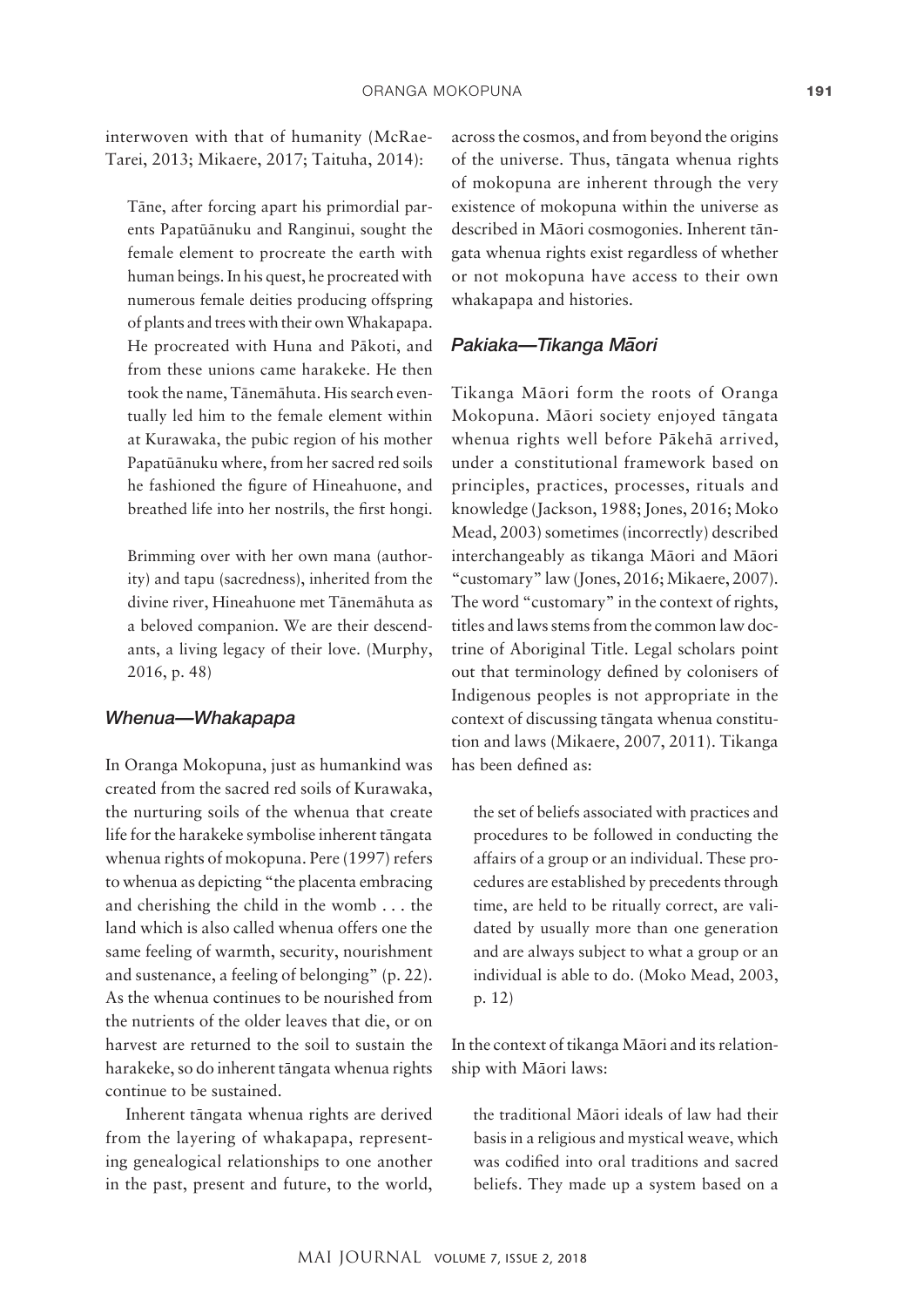spiritual order, which was nevertheless developed in a rational and practical way to deal with questions of mana, security, and social stability. (Jackson, 1988, p. 39)

For Mäori, the normative guiding principles of tikanga Mäori, having withstood the test of time, informed the "values-laden jurisprudence upon which decisions were made to settle disputes, regulate trade, ensure peace after war and reconcile all of the competing interests of human existence" (Jackson, 2010, para. 18, as quoted in Independent Observers Panel, 2012). Though processes and practices have adapted over time to meet changing contexts, and thereby requirements, a common set of fundamental core values can be considered to underpin tikanga Mäori. One example is mana—spiritually sanctioned or endorsed influence, power and authority under which one is able to exercise particular rights and obligations. Another is whanaungatanga—grounded in whakapapa genealogical connectivity and embodying the centrality of relationships to individual and collective identity within Mäori society, and thus accompanying rights and obligations (Jones, 2016; Moko Mead, 2003).

Jackson (1988) elaborates on the concept of rights to sanctity and thus health and wellbeing. Whakapapa genealogical linkages to tïpuna/ tupuna, and therefore broader socio-political tribal networks, promoted the safekeeping of individuals by establishing "the belief that any harm to Ithe individuall was also disrespect to that network which would ultimately be remedied" (p. 41). Jones (2003) argues that fulfilment of rights and obligations associated with whakapapa are viewed as:

fundamentally important to all . . . and it follows that in the Mäori legal system emphasis was placed on the responsibility owed by the individual to the collective. The corollary of this is that the community accepted responsibility for its members. (p. 42)

The fundamental core value of utu reinforces the importance of balance and reciprocity in the maintenance of whanaungatanga (Jones, 2016; Moko Mead, 2003), underscoring the "centrality of relationships within Mäori legal traditions" (Jones, 2016, p. 75).

Mikaere (2017) has written extensively on the adverse impacts of the colonisation of tikanga on Mäori, and the particularly negative consequences for wähine, pëpë, tamariki and rangatahi. Decolonial approaches to tikanga Mäori are thus of paramount importance. As Lee-Morgan and Hutchings (2016) highlight:

As is the case for other indigenous peoples, decolonisation here is premised on a belief in our own social, spiritual, economic, political and cultural knowledge systems, traditions, beliefs and practices. These traditions are not seen as a romanticised past, but continue to be a valid source for our sustainability and regeneration as a people, and at the heart of what decolonisation aspires to achieve. (p. 4)

Just as Mäori individuals, whänau, hapü and iwi are all unique, tikanga Mäori values and practices will vary between whänau, hapü and iwi, or may be described or implemented in different ways dependent on context. As the interconnectedness of the roots of each unique harakeke plant supports the collective, so do the values and practices of unique whänau, hapü and iwi interact and interconnect with one another under the constitutional framework of tikanga Mäori. Tängata whenua rights are thus manifest via the fundamental norms underpinning tikanga Mäori (Jackson, 1985, 1988; Mikaere, 2011).

### *Rito—Mokopuna*

The rito symbolises the pëpë/mokopuna who in Te Ao Mäori are the heart of society. Their very existence within the universe establishes their inherent tängata whenua rights through whakapapa and tikanga Mäori. Yet we are all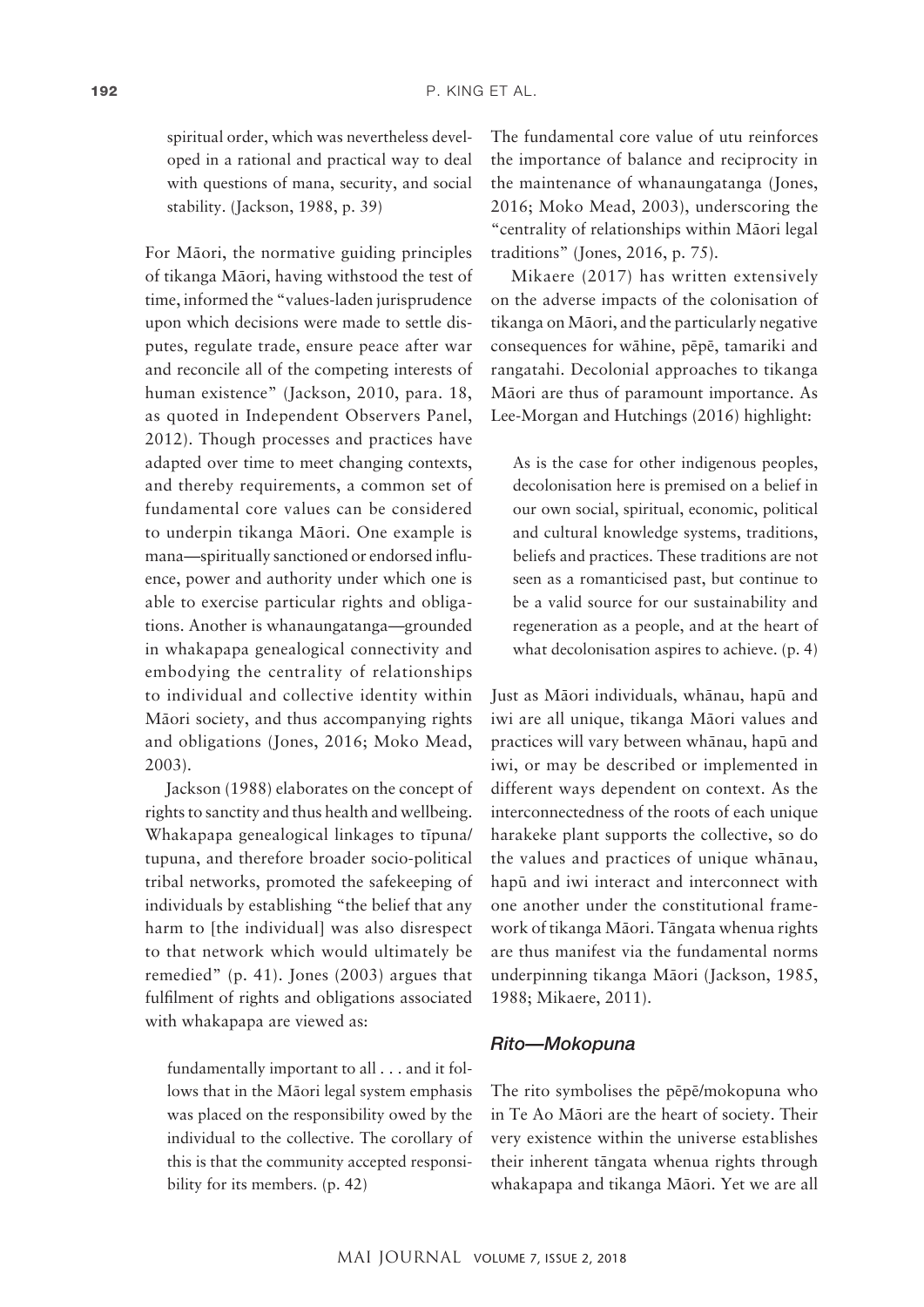mokopuna, and just as the harakeke leaves become older over time, so do mokopuna become tïpuna/tüpuna.

### *Awhi Rito/M– atua—He Wakaputanga o te Rangatiratanga o Nu Tïreni 1835 and te Tiriti o Waitangi 1840*

The awhi rito or protectors of the rito stand on each side. Like the rito, they are never harvested and are seen as ngä mätua, representing the genealogical lines of the parents. In Oranga Mokopuna, they also represent the two internationally recognised instruments he Wakaputanga o te Rangatiratanga o Nu Tïreni (he Wakaputanga) and the Mäori version of te Tiriti o Waitangi (te Tiriti). Mäori legal scholars assert that Mäori never ceded sovereignty to the British Crown (the Crown) in 1840 (Jackson, 1988; Mikaere, 2011). Thus, it is tikanga Mäori that forms the foundation for the constitutional framework and legal system of laws within Aotearoa, as opposed to an imported and inflicted Anglocentric legal positivist system of contemporary time. The very existence of he Wakaputanga and te Tiriti are cited as evidence of this assertion (Jackson, 1985; Mikaere, 2011).

He Wakaputanga is an internationally recognised decree of the independent state of Aotearoa, the provisions of which affirm that full sovereign power and authority resides collectively with rangatira and their hapü. No other function of government or legislative authority would be permitted within Aotearoa unless appointed by rangatira:

the sovereignty/kingship (Kïngitanga) and the mana from the land of the Confederation of New Zealand are here declared to belong solely to the true leaders (Tino Rangatira) of our gathering . . . we also declare that we will not allow . . . any other group to frame laws . . . nor any Governorship (Kawanatanga) to be established in the lands of the Confederation,

unless (by persons) appointed by us. (Waitangi Tribunal, 2014, p. 175)

He Wakaputanga, of which the Mäori version is considered the authoritative text (Waitangi Tribunal, 2014), was first signed in 1835 by Te Wakaminenga o ngä Hapü o Nu Tïreni (Te Wakaminenga), a confederation of rangatira from 34 hapü in Northland. Fifty-two rangatira had signed by 1840, including rangatira from outside of Northland (Network Waitangi, 2015; Waitangi Tribunal, 2014). The international instrument was formally recognised by the Crown as a guarantee of independence and autonomous rights in 1836 (Waitangi Tribunal, 2014), in addition to formal recognition by the governments of New South Wales, France and the United States of America (Network Waitangi, 2015; Waitangi Tribunal, 2014). Thus, it is he Wakaputanga that affirms that tängata whenua rights of mokopuna exist, under the established constitutional framework of tikanga Mäori.

Though only a certain number of hapü belonging to Te Wakaminenga signed he Wakaputanga, both the Waitangi Tribunal and the Matike Mai Aotearoa Independent Working Group on Constitutional Transformation (Matike Mai) discuss the critical role of he Wakaputanga in setting the context for the signing of te Tiriti in 1840. Matike Mai found that during their consultation with Mäori communities:

the ideals expressed were acknowledged and respected wherever we went because it was a novel and bravely inventive articulation of an old concept and site of power. It was an adjustment to changing circumstances that was consistent with traditional legal, philosophical and even religious thought . . . It was a constitutional transformation in which Iwi and Hapü would exercise an interdependent authority while retaining their own independence. (Matike Mai Aotearoa, 2016, p. 44)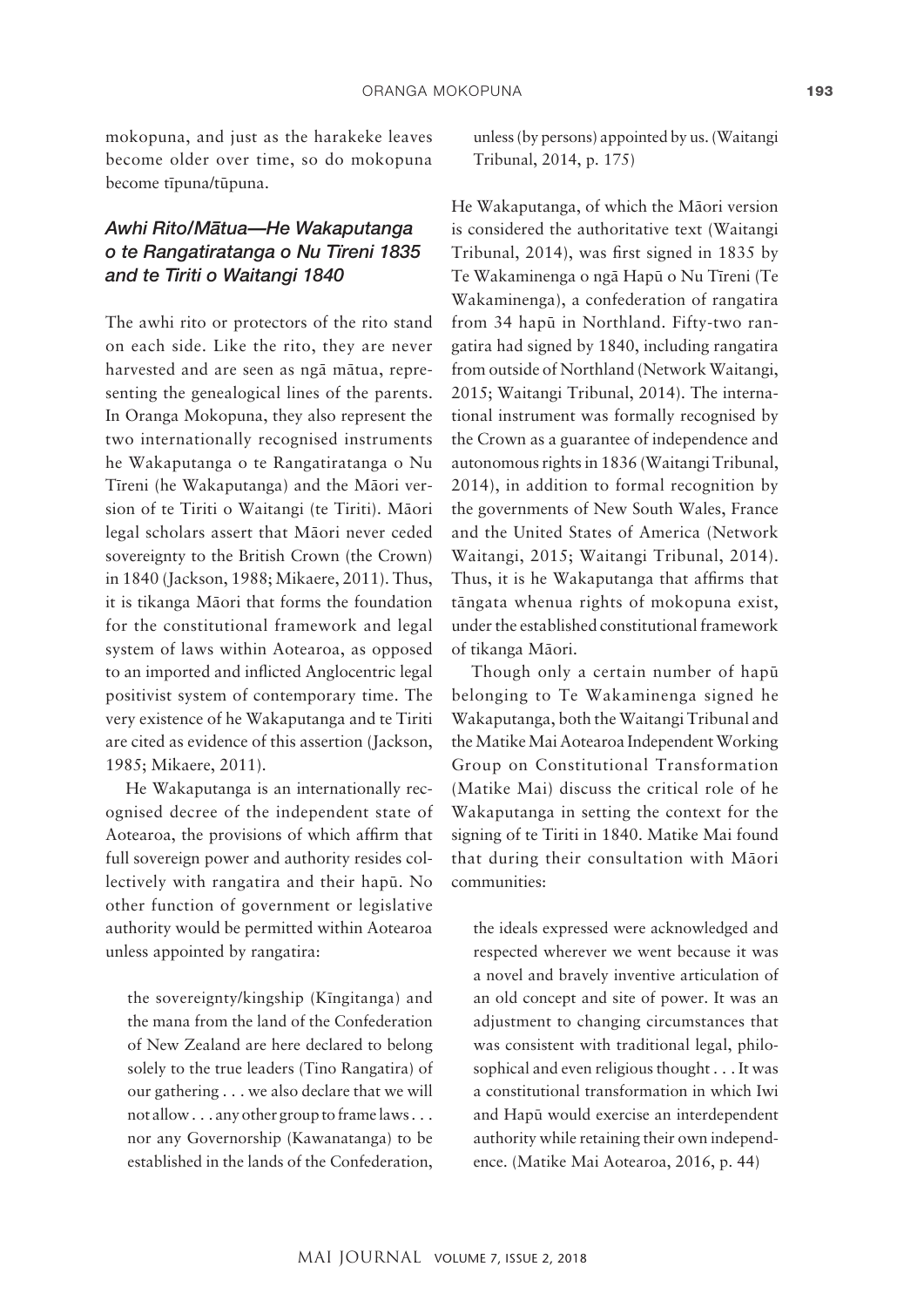Te Tiriti forms the foundation of a contractual relationship between two sovereign nations— Mäori, as tängata whenua of Aotearoa, and the Crown (Jackson, 1985; Waitangi Tribunal, 2014). As there are two vastly different versions—the Mäori version and the English version (Waitangi Tribunal, 2014)—te Tiriti is used here when referring to the Mäori version, and the Treaty only when referring to the English version. It is only te Tiriti that has continually been acknowledged since 1840 by Mäori as this was the actual version that over 500 representative rangatira sighted, debated at various hui, and signed with William Hobson as the representative of the Crown on 6 February 1840. The English version of the Treaty that circulated in March and April that same year was in fact unknown to the majority of rangatira. Thirtynine rangatira signed the Treaty (at Waikato Heads and Manukau Harbour), this being the only version offered for signature, although the explanation and debate about the actual text was discussed in te reo Mäori (Jackson, 1985; Mikaere, 1999; Waitangi Tribunal, 2014). Jackson (1985) points out that it is te Tiriti which prevails by means of the long-standing "contro preferentum rule" under international law (applying when there exist two versions of a treaty and disagreements around interpretation occur). The contro preferentum rule stipulates that the treaty version written in the Indigenous language supersedes the version written in the language of the colonisers (Jackson, 1985).

Te Tiriti was thus the international covenant that affirmed and further articulated the provisions already set out by he Wakaputanga. That is, tikanga Mäori existing for hundreds of years would not only continue but also be protected. The Crown would be permitted the jurisdictional authority to take on the responsibility for the lawlessness of British citizens within Aotearoa, governing them in accordance with te Tiriti (Jackson, 1985; Mikaere, 1999; Waitangi Tribunal, 2014).

Oranga Mokopuna, in alignment with kaumätua and Mäori legal scholars (Jackson,

1985; Mikaere, 2011; Sadler, 2015), reaffirms the long-standing position that Mäori did not cede sovereignty to the Crown in 1840. This affirmation, also decreed by the Waitangi Tribunal in 2014—the Crown's own introduced and determined mechanism for investigating grievances—leads to the astute observation that "although the Crown was almost indecent in its haste to reject the findings [of the Waitangi Tribunal] . . . [it] reaffirms what Mäori . . . have been saying since 1840" (Matike Mai Aotearoa, 2016, p. 28).

In Oranga Mokopuna, he Wakaputanga affirms existing tängata whenua rights to health and wellbeing under the constitutional framework and system of laws of tikanga Mäori. Te Tiriti then reiterates and further articulates existing tängata whenua rights to health and wellbeing under all three articles as well as the intention of te Tiriti, based upon its specific phrasing and words of the text collectively.

Under Articles 1 and 2 (käwanatanga and tino rangatiratanga) of te Tiriti, mokopuna have the right to authority over Mäori health development, design, delivery, monitoring and evaluation, and the right to self-determination over their own health and wellbeing. Under Article 3 (öritetanga), mokopuna as taonga are specifically entitled to protections with the right to equity in all aspects, including health and wellbeing. Once inherent tängata whenua rights derived from whakapapa and implemented under tikanga Mäori are realised through the articulation of he Wakaputanga and te Tiriti, human rights depicted under the UN Convention on the Rights of the Child (UNCRC) and the Declaration on the Rights of Indigenous Peoples (UNDRIP) will develop and support rights to health and wellbeing.

### **Wh**anau–United Nations Convention *on the Rights of the Child*

The innermost leaves represent the whänau. In Oranga Mokopuna, they also represent the articles of the UNCRC as well as other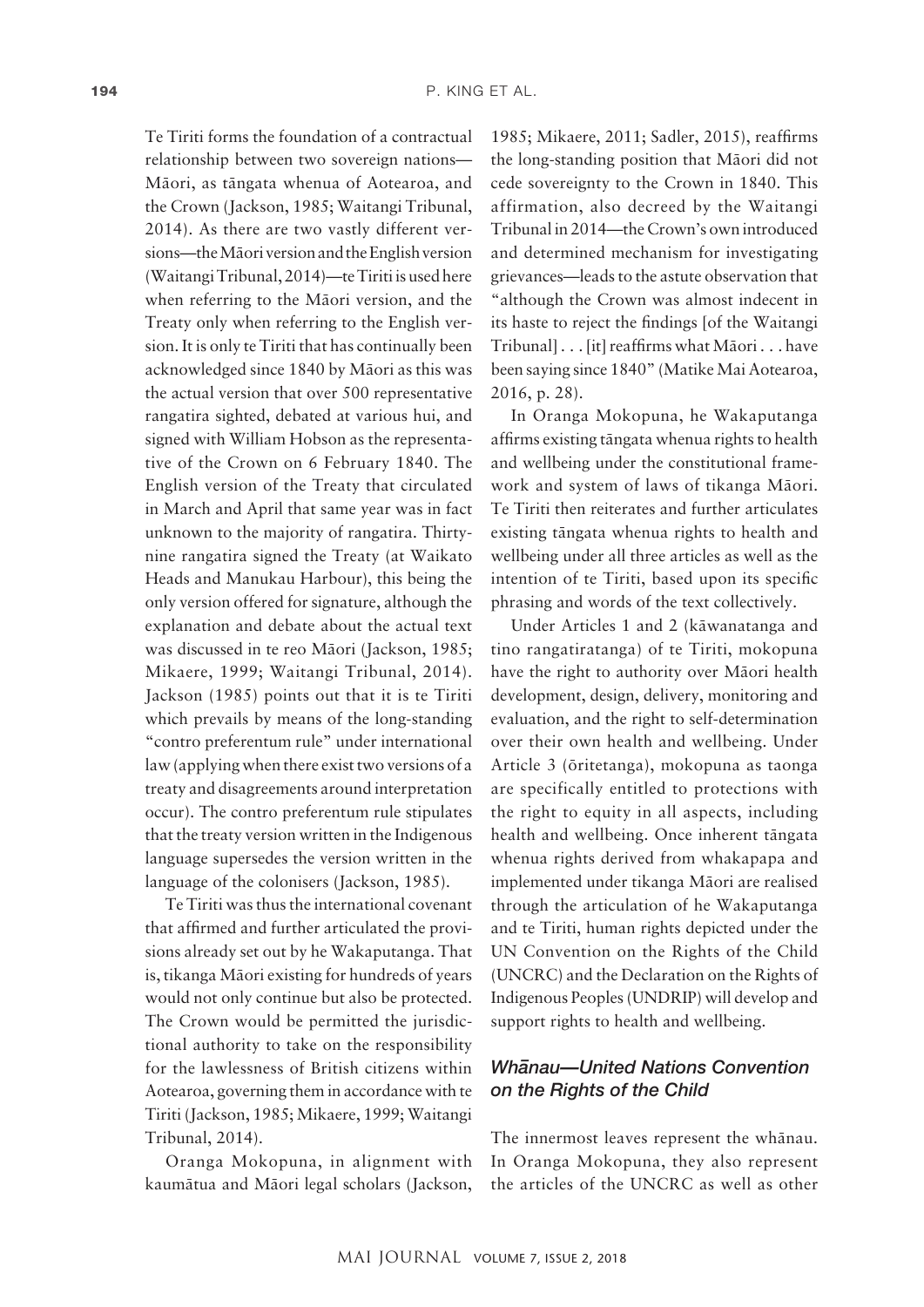international human rights conventions ratified by the government. Unanimously adopted by the General Assembly of the UN (the General Assembly) in 1989, the UNCRC was ratified by the government in 1993, which thereby agreed to be bound by it under international law (Breen, 2017). The rights of mokopuna outlined by the UNCRC can be divided into those of survival, development, protection, participation and provision (UN General Assembly, 1989). For example, Article 24 of the UNCRC stipulates the requirement of governments to recognise the right of the child to the enjoyment of the highest attainable standard of health. Governments must take appropriate actions to reduce infant and child mortality, prevent disease and malnutrition, guarantee appropriate maternal health care, and ensure access to health education (Blaiklock & Kiro, 2015). The right to the highest attainable standard of health is subject to progressive realisation, and to the maximum extent possible with the resources available (UN General Assembly, 1966).

Article 30 guarantees collective rights because rights of Indigenous children must be "applied in the context of their unique cultures and histories . . . the child's right to culture is to be exercised collectively" (Breen, 2017, p. 88). The Committee on the Rights of the Child notes that:

When State authorities including legislative bodies seek to assess the best interests of an indigenous child, they should consider the cultural rights of the indigenous child and his or her need to exercise such rights collectively with members of their group. (UN Committee on the Rights of the Child, 2009, para. 31)

### *Tïpuna/T– upuna—United Nations Declaration on the Rights of Indigenous Peoples*

The outermost leaves represent our tïpuna/ tüpuna. In Oranga Mokopuna, they also represent the articles of the UNDRIP, which provide the supportive framework for the realisation of both individual and collective rights under the UNCRC and other international rights conventions. Adopted by the General Assembly in 2007, the UNDRIP was negotiated between Indigenous peoples and member states for over two decades. The government was one of only four member states (along with Canada, Australia and the United States) that cast a negative vote in 2007, though it did endorse it in 2010 (Erueti, 2017). The UNDRIP comprises 46 articles describing rights and the actions member states must take to respect, fulfil and protect rights (Erueti, 2017). It expands on fundamental rights articulated in existing international human rights instruments ratified by member states but with regard to the "specific cultural, historical, social and economic circumstances of indigenous peoples" (Anaya, 2011, para. 63). The most fundamental of these is the right to self-determination contained within Article 3 (Anaya, 2011). Self-determination for indigenous peoples involves:

rights of a collective character in relation to self-government and autonomous political, legal, social and cultural institutions; cultural integrity, including cultural and spiritual objects, languages and other cultural expressions; lands, territories and natural resources; social services and development; treaties, agreements and other constructive arrangements. (Anaya, 2011, para. 65)

This includes meaningful participation in the social, political and economic activities of the state, and free, prior and informed consent (Anaya, 2011). In addition to Article 3, Article 4 (the right to self-government in matters relating to their own affairs), Article 23 (the right to set own priorities and directions for development such as health), Article 24 (the right to the highest attainable standard of health, the right to traditional medicines and to the maintenance of their health practices, and the right to access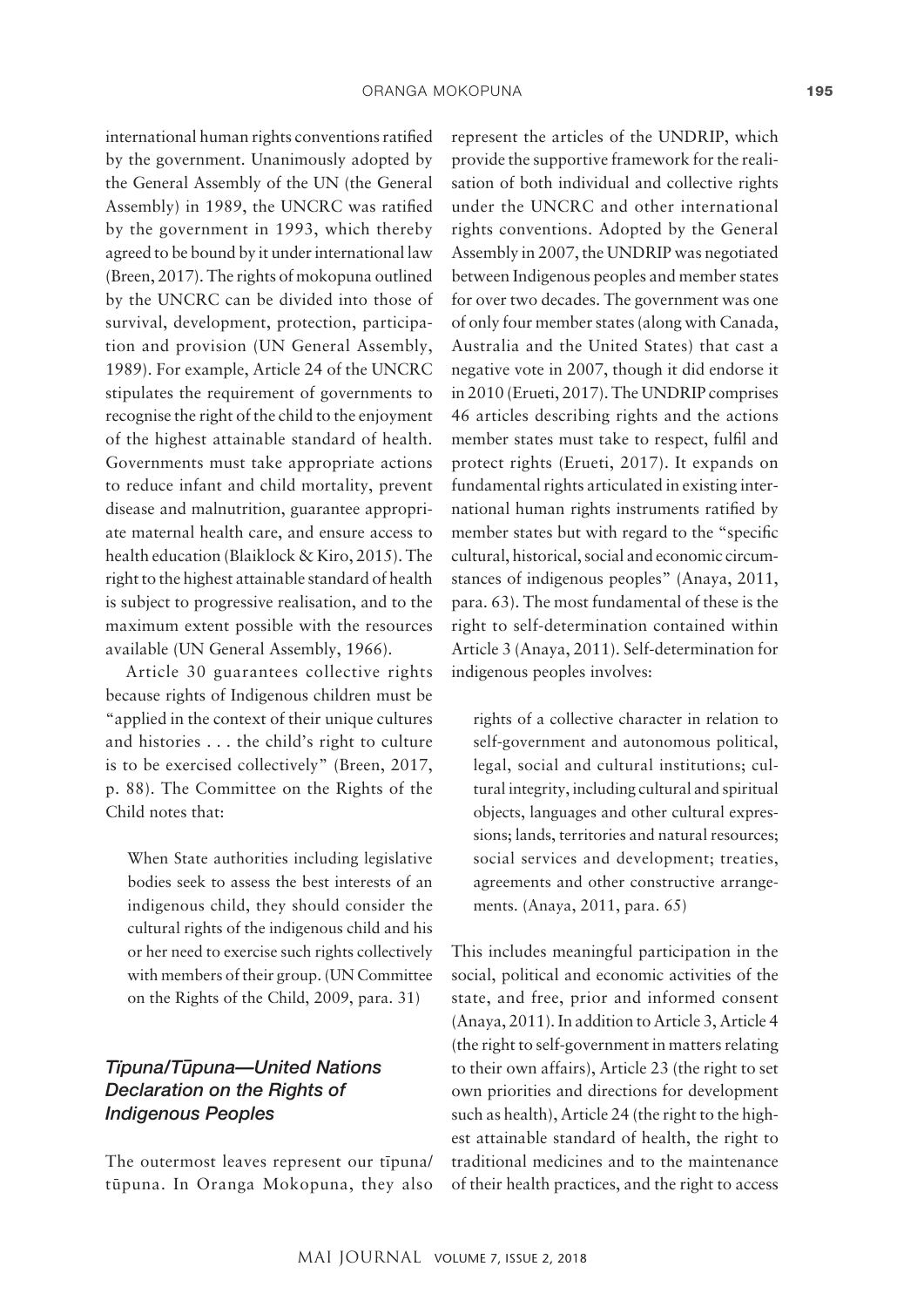without discrimination all health and social services) and Article 37 (the right to recognition, observance and enforcement of treaties and agreements such as te Tiriti) relate directly to mokopuna health and wellbeing (UN General Assembly, 2007).

### *K– orari—Hauora*

The körari as the stem of the harakeke represents hauora. Based on Te Ao Mäori holistic worldviews, self-determined health and wellbeing will flourish when mokopuna tängata whenua rights are respected, protected and fulfilled.

### *P – uawai—Rangatira*

In Oranga Mokopuna, the püawai centralises mokopuna as our rangatira of today. Pere (1997) distils the word tamariki as "derived from Tama-te-ra the central sun, the divine spark; ariki refers to senior most status, and riki on its own can mean smaller version. Tamariki is the Mäori word used for children. Children are the greatest legacy the world community has" (p. 4). Mokopuna will thrive and flourish as rangatira when their tängata whenua rights to health and wellbeing are fully realised.

Just as mokopuna are unique individuals within their own whänau, and each whänau, hapü and iwi is unique within Aotearoa, so are the harakeke who live together within their collective of interconnected roots. Te Pä Harakeke represents the multiplicity of whänau, hapü and iwi interconnected through whakapapa and interacting with one another under tikanga Mäori. Like the formidable obstacle presented by the fortified pä, Te Pä Harakeke speaks to the remarkable strengths we have as a collective of Indigenous peoples (see Figure 2).

### **Discussion**

Building on mätauranga Mäori informed practices and ways of being that foreground the treasured status of mokopuna (Jenkins & Mountain Harte, 2011; Pere, 1997; Pihama et al., 2015), Oranga Mokopuna provides a Te Ao Mäori frame of reference for the full realisation of mokopuna rights to health and wellbeing (see



FIGURE 2 Te Pä Harakeke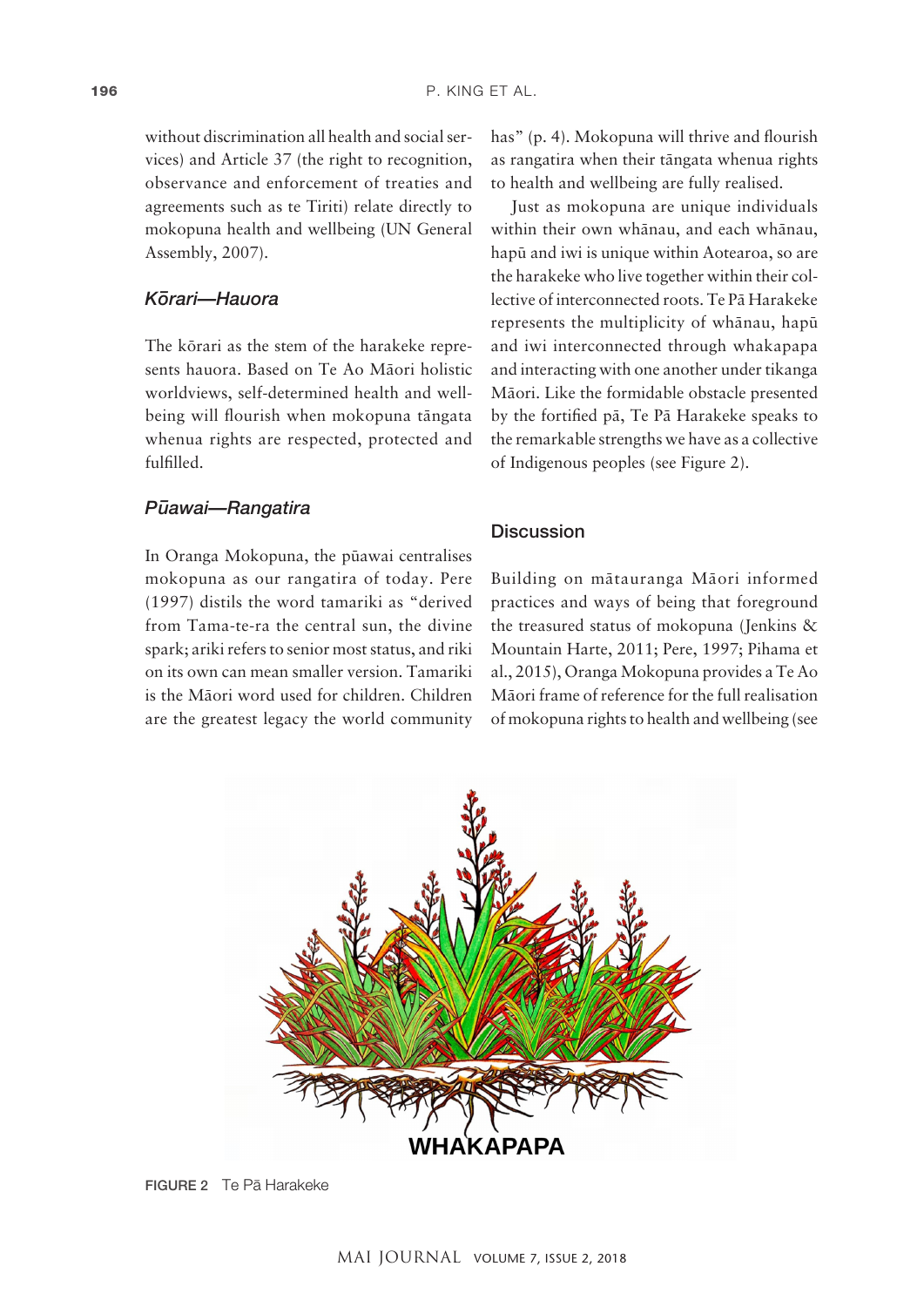Figure 1). Rights-based frameworks for children and young people exist within the health and disability sector (Blaiklock & Kiro, 2015; Children's Hospitals Australasia & Paediatric Society of New Zealand, 2011). However, whakapapa and the centrality of mokopuna within their whänau are not foregrounded, individual rights are given primacy and collective rights are marginalised, tikanga Mäori is not considered, and there is no reference to the UNDRIP.

Oranga Mokopuna provides an alternative rights-based approach to health and wellbeing in Aotearoa that foregrounds whänau, whakapapa, tikanga Mäori, he Wakaputanga and te Tiriti, while incorporating international human rights conventions such as the UNCRC and, specifically, the UNDRIP. It guides the required values, principles, actions and practices for the respect, protection and fulfilment of mokopuna rights to health and wellbeing. Realisation of tängata whenua rights occur fundamentally through whakapapa and decolonised tikanga Mäori. These are articulated by he Wakaputanga and te Tiriti, which stipulate the provisions for mokopuna rights to health and wellbeing. Tängata whenua rights are then further developed by individual and collective human rights outlined under the articles of the UNCRC as well as other international rights conventions. The full realisation of both individual and collective human rights is articulated through the UNDRIP.

Oranga Mokopuna can be applied in the development, design, delivery, evaluation and monitoring of strategies, policies, systems, services and interventions contributing to the health and wellbeing of mokopuna in Aotearoa. However, as a means of resistance, transformation and decolonisation, Oranga Mokopuna proposes a fundamentally different approach and can be conceptualised as a way to reconfigure and decolonise prevailing approaches as well as an alternative that can operate outside of Crown institutions and constraints.

There are a number of considerations for

its use. Critically, Oranga Mokopuna highlights that mokopuna cannot be considered as existing outside the context of their whänau. In addition, the realisation of tängata whenua rights to health and wellbeing are fundamentally informed by decolonised tikanga Mäori first and foremost. Tikanga will vary between whänau, hapü and iwi (see Figure 2), and is thus dependent on context. Rather than a focus on romantic notions of the past, acknowledgement of tikanga Mäori systems, processes and practices reiterate mätauranga, te reo and tikanga Mäori as the foundation for our resurgence as a decolonised people (Lee-Morgan & Hutchings, 2016).

Additionally, Mäori continue to argue that the growing body of predominantly Crown legislative discourse surrounding te Tiriti contributes to conflicting reinterpretations, leading to further marginalisation of Mäori rights (Jackson, 1985; Mikaere, 1999). For this reason, the three articles of te Tiriti and the intention of te Tiriti based upon its specific phrasing and words, and of the text collectively, must be considered, as opposed to the use of Crown-defined "principles of the Treaty". Oranga Mokopuna cannot be employed in a way that disrupts whakapapa or be co-opted in ways that do not align with tängata whenua rights. Nor can it be fragmented—Oranga Mokopuna must be applied in its entirety.

#### Conclusion

Oranga Mokopuna intends to contribute positively to the health and wellbeing of mokopuna Mäori, and to the elimination of health inequities in Aotearoa by providing an alternative, decolonial rights-based approach for the realisation of mokopuna rights to health and wellbeing. It is hoped that Oranga Mokopuna will challenge prevailing rights-based approaches to health and wellbeing that often assume the primacy of individual rights and leave the coloniality of key notions regarding who defines who is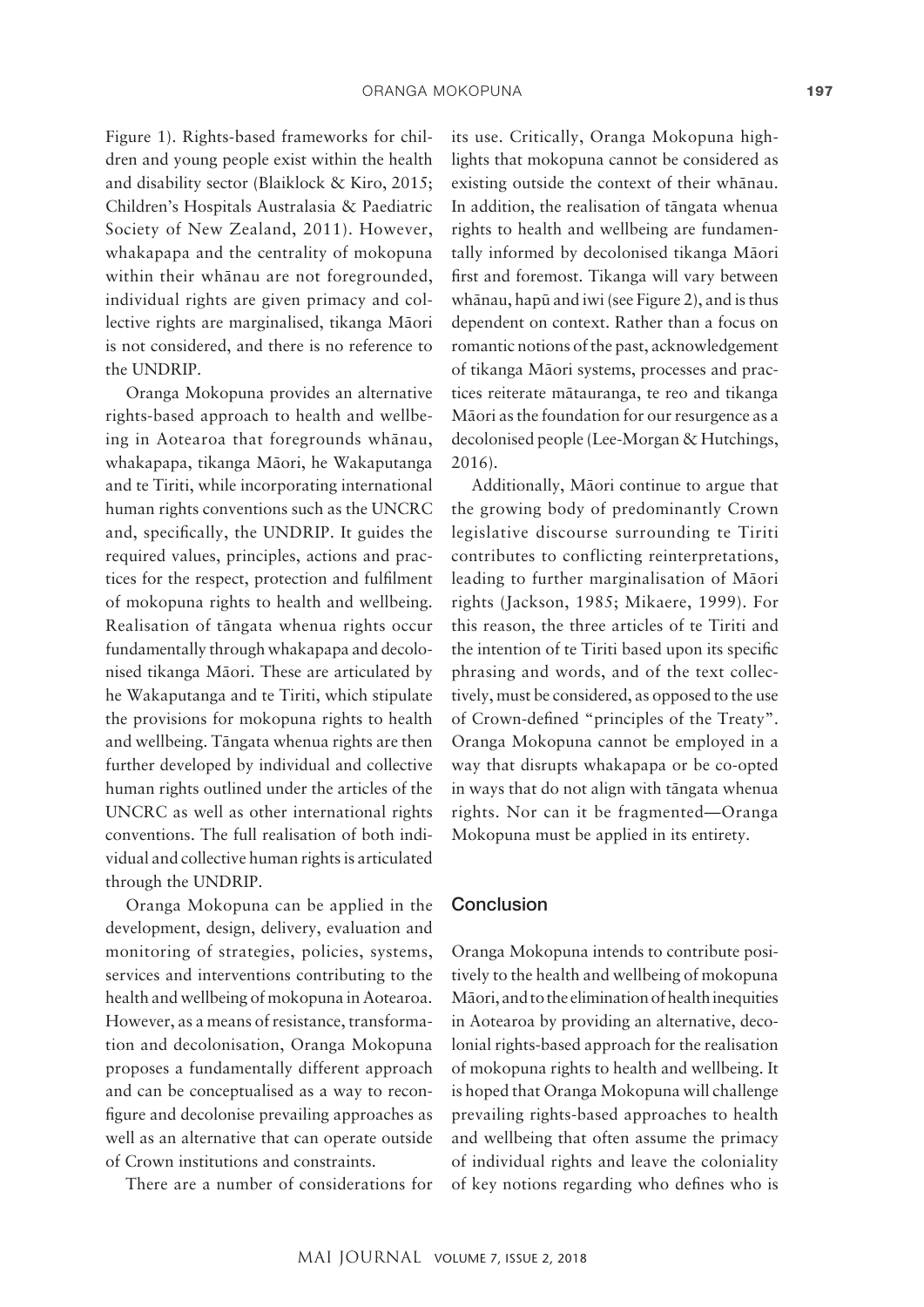harakeke *Phormium tenax*, New

Zealand flax

"human" in human rights discourses uninterrogated (Maldonado-Torres, 2017). We hope to re-centre decolonised tikanga Mäori and local rights instruments in discussions of rights-based approaches, with international human rights instruments such as the UNCRC, and specifically, the UNDRIP, developing and supporting inherent tängata whenua rights, rather than being seen as the basis for those rights. Our vision is for mokopuna to thrive and flourish as our rangatira of today, through the respect, protection and fulfilment of their tängata whenua rights to health and wellbeing.

### Acknowledgements

**Glossarv** 

atua deity

The authors would like to thank Dr Moana Jackson for his invaluable comments and feedback during the development of Oranga Mokopuna. Many thanks to Professor Richard Edwards, Department of Public Health, University of Otago, Wellington, for his supportive role in providing PhD supervision for Paula King. Ethics was granted by the University of Otago Human Ethics Committee (Category A/Reference code: 17/027). The PhD research was financially supported by the Health Research Council of New Zealand Clinical Research Training Fellowship Grant, Ngäpuhi Education Scholarship, and the Ngä Pae o te Märamatanga Doctoral Bridging Grant.

Zealand

harakeke

pregnant

subnation, to be

### Aotearoa Mäori name for New awhi rito leaves that embrace the centre shoot of the hapū kinship group, subtribe, hauora healthy, well he Wakaputanga o te Rangatiratanga o Nu Tïreni Mäori text of the Declaration of Independence of New Zealand Hineahuone a deity hongi pressing noses in greeting, to sniff iwi extended kinship group, tribe, nation, people, bone käwanatanga authority, governorship kaumätua elders Kaupapa Mäori Mäori agenda, Mäori principles, Mäori ideology—a philosophical doctrine, incorporating the knowledge, skills, attitudes and values of Mäori society körari flower stem of harakeke mana spiritually sanctioned or endorsed influence, power and authority mätauranga knowledge, wisdom Matike Mai visionary and communicator with the divine realms mätua parents mokopuna grandchild, grandchildren, descendant ngā the (plural form) Nu Tïreni New Zealand oriori lullaby, song composed for a child in utero öritetanga equality, equal opportunity pä fortified village Päkehä non-Mäori; foreign pakiaka roots

Papatüänuku Earth Mother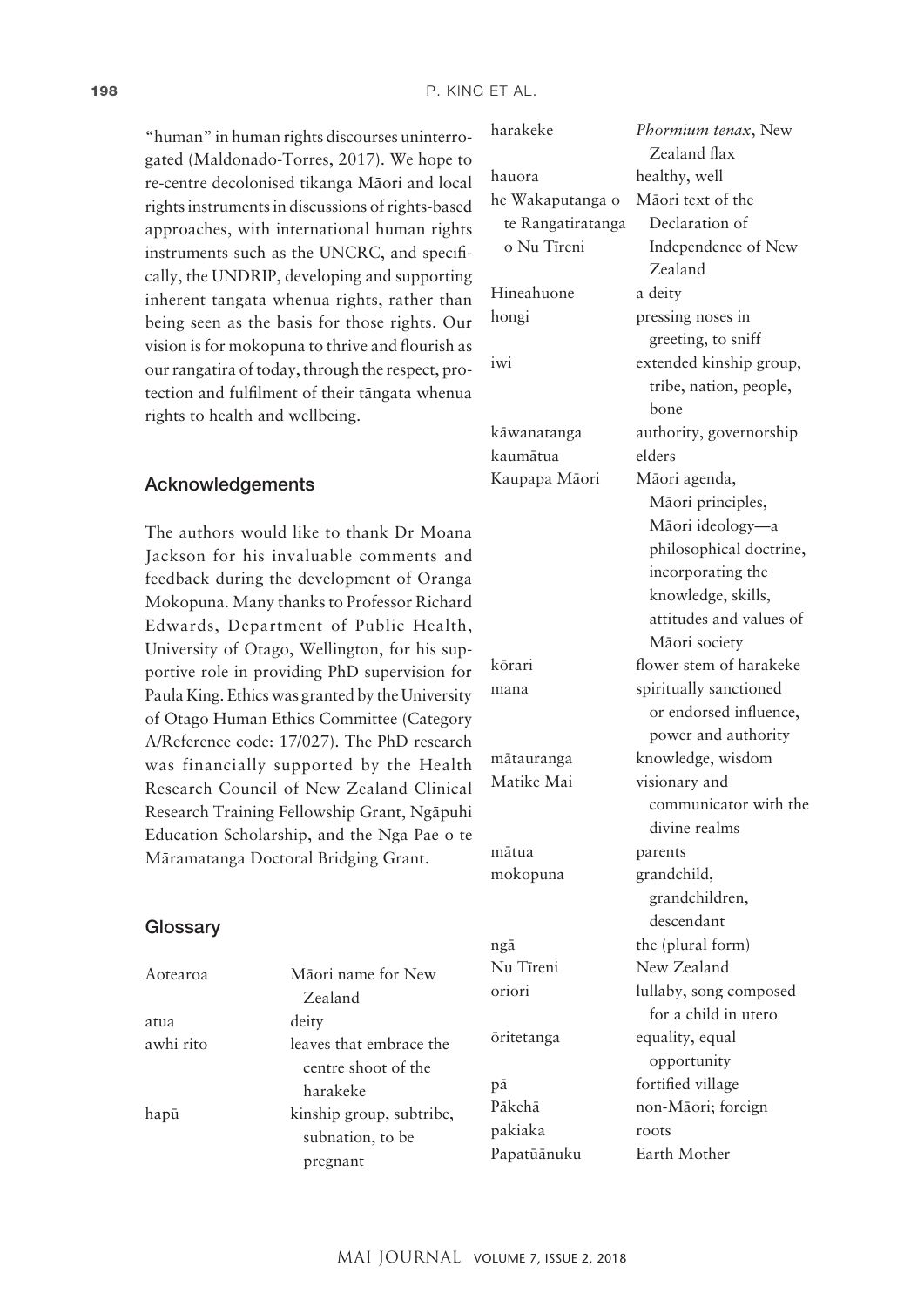#### ORANGA MOKOPUNA 2008 2009 199

| pēpē                 | babies                    | <b>References</b>                                                                                     |
|----------------------|---------------------------|-------------------------------------------------------------------------------------------------------|
| pūawai               | flower                    |                                                                                                       |
| pūrākau              | cosmogonies, stories,     | Anaya, J. (2011). Report of the Special Rapporteur on                                                 |
|                      | narratives                | the rights of indigenous peoples. Retrieved from                                                      |
| rangatahi            | younger generation        | http://unsr.ja=mesanaya.org/annual-reports/                                                           |
| rangatira            | chief/chieftainess        | report-to-the-general-assembly-a-66-288-10                                                            |
| Ranginui             | Sky Father                | -august-2011                                                                                          |
| rito                 | centre shoot, young       | Blaiklock, A. J., & Kiro, C. A. (2015). Hauora, health<br>and wellbeing: The right of every child and |
|                      | centre leaf of the        | young person. In L. Signal & M. Ratima (Eds.),                                                        |
|                      | harakeke                  | Promoting health in Aotearoa New Zealand                                                              |
| tamariki             | children                  | (pp. 188-216). Dunedin, New Zealand: Otago                                                            |
| Tāne/Tānemāhuta      | a deity                   | University Press.                                                                                     |
| tāngata whenua       | people born of the land   | Breen, C. (2017). The declaration and the imple-                                                      |
| taonga               | treasure, anything prized | mentation of the rights of the indigenous child                                                       |
| Te Ao Māori          | the Māori world           | in Aotearoa. In A. Erueti (Ed.), International                                                        |
| Te Mahi a Atua       | the tracing of ancestral  | indigenous rights in Aotearoa New Zealand<br>(pp. 86-98). Wellington, New Zealand: Victoria           |
|                      | footprints                | University Press.                                                                                     |
| te reo Māori         | the Māori language        | Cameron, N., Pihama, L., Leatherby, R., &                                                             |
| te Tiriti o Waitangi | the Māori version of the  | Cameron, A. (2013). He mokopuna he tupuna:                                                            |
|                      | Treaty of Waitangi        | Investigating Māori views of childrearing                                                             |
| tikanga Māori        | customary system of       | amongst iwi in Taranaki. Retrieved from http://                                                       |
|                      | values and practices      | www.communityresearch.org.nz/wp-content/                                                              |
|                      | that have been            | uploads/formidable/Final-Research-Report-<br>He-Mokopuna-He-Tupuna-Investigating-                     |
|                      | developed over            | Traditional-Maori-Views-of-Childrearing-                                                              |
|                      | time and are deeply       | Amongst-Iwi-Within-Taranaki.pdf                                                                       |
|                      | embedded in the social    | Children's Hospitals Australasia, & Paediatric Society                                                |
|                      | context                   | of New Zealand. (2011). Charter on the Rights                                                         |
| tino rangatiratanga  | sovereignty, self-        | of Tamariki/Children and Rangatahi/Young                                                              |
|                      | determination,            | People in Healthcare Services in Aotearoa New                                                         |
|                      | autonomy                  | Zealand. Retrieved from https://www.cdhb.<br>health.nz/Hospitals-Services/Child-Health/               |
| tīpuna/tūpuna        | ancestors                 | Documents/Charter-on-the-rights-of-children-                                                          |
| utu                  | balance, reciprocity      | New-Zealand.pdf                                                                                       |
| wāhine               | women                     | Churchill, W. (1996). From a native son: Selected                                                     |
| wānanga              | meeting and discussing,   | essays on indigenism, 1985-1995. Boston, MA:                                                          |
|                      | deliberation,             | South End Press.                                                                                      |
|                      | consideration             | Curtis, E. (2016). Indigenous positioning in health                                                   |
|                      | genealogy, ancestry,      | research: The importance of Kaupapa Māori                                                             |
| whakapapa            | familial relationships    | theory-informed practice. Alternative, 12(4),<br>396-410. http://doi.org/ct82                         |
| whakataukī           | ancestral saying, proverb | Czyzewski, K. (2011). Colonialism as a broader                                                        |
| whaiora              | unwell people             | social determinant of health. International                                                           |
| whānau               |                           | Indigenous Policy Journal, 2(1), pp. 1-14.                                                            |
|                      | to be born, extended      | Retrieved from https://ir.lib.uwo.ca/cgi/view                                                         |
|                      | family, family group      | content.cgi?referer=https://www.google.co.nz/&                                                        |
| whanaungatanga       | relationships             | httpsredir=1&article=1016&context=iipj                                                                |
| whenua               | placenta, ground, land    | Durie, M. (1994). Whaiora, Maori health development.<br>Auckland, New Zealand: Oxford University      |
|                      |                           | Press.                                                                                                |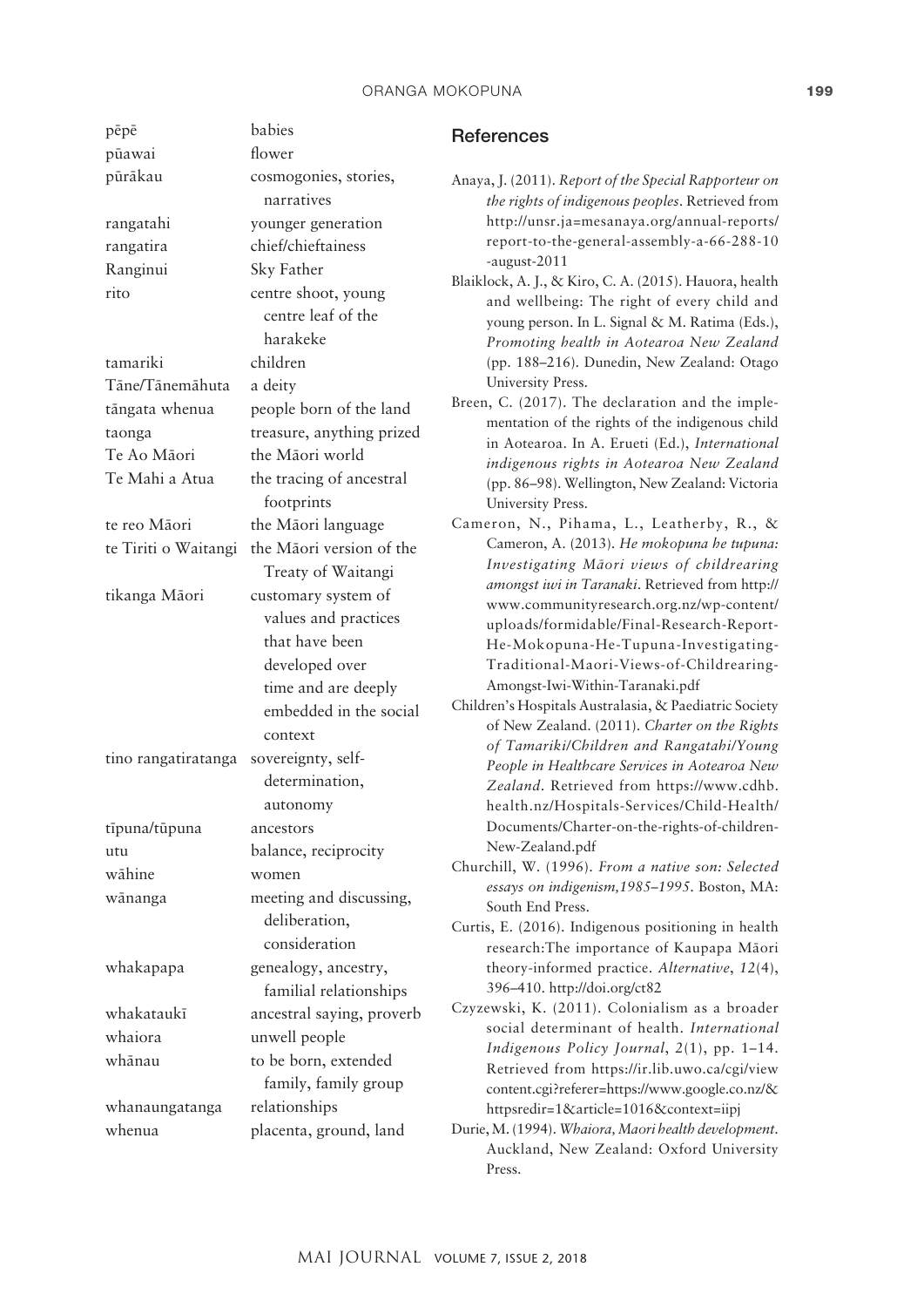- Durie, M. (2004). An Indigenous model of health promotion. *Health Promotion Journal of Australia*, *15*(3), 181–185.<http://doi.org/ct83>
- Elder, H. (2013). Te Waka Oranga: An indigenous intervention for working with Mäori children and adolescents with traumatic brain injury. *Brain Impairment*, *14*(3), 415–424.<http://doi.org/ct84>
- Erueti, A. (Ed.) (2017). *International indigenous rights in Aotearoa New Zealand*. Wellington, New Zealand: Victoria University Press.
- Grosfoguel, R. (2002). Colonial difference, geopolitics of knowledge, and global coloniality in the modern/colonial capitalist world-system. *Review (Fernand Braudel Center)*, *25*(3), 203–224.
- Grosfoguel, R. (2011). Decolonizing post-colonial studies and paradigms of political-economy: Transmodernity, decolonial thinking, and global coloniality. *Transmodernity: Journal of Peripheral Cultural Production of the Luso-Hispanic World*, *1*(1), 1–38.
- Harmsworth, G., & Awatere, S. (2013). Indigenous Mäori knowledge and perspectives of ecosystems. In J. R. Dymond (Ed.), *Ecosystem services in New Zealand: Conditions and trends* (pp. 274–286). Lincoln, New Zealand: Manaaki Whenua Press.
- Harris, R., Cormack, D., Tobias, M., Yeh, L. C., Talamaivao, N., Minster, J., & Timutimu, R. (2012). The pervasive effects of racism: Experiences of racial discrimination in New Zealand over time and associations with multiple health domains. *Social Science & Medicine*, *74*(3), 408–415.<http://doi.org/dwm2hs>
- Henare, M. (1988). Ngä tikanga me ngä ritenga o te ao Mäori: Standards and foundations of Mäori society. In I. K. M. Richardson (Ed.), *The April Report III: Report of the Royal Commission on Social Policy* (pp. 7–41). Wellington, New Zealand: Royal Commission on Social Policy.
- Independent Observers Panel. (2012). *Ngäpuhi speaks: He Wakaputanga and Te Tiriti o Waitangi— Independent report on Ngäpuhi Nui Tonu claim*. Whangarei, New Zealand: Te Kawariki & Network Waitangi Whangarei.
- Jackson, M. (1985). *The Treaty of Waitangi*. Wellington, New Zealand: Ngä Kaiwhakamarama i Ngä Ture.
- Jackson, M. (1988). *The Maori and the criminal justice system: A new perspective—He whaipaanga hou. Part 2.* Wellington, New Zealand: Department of Justice.
- Jenkins, K., & Mountain Harte, H. (2011). *Traditional Maori parenting: An historical review of literature of traditional Mäori child rearing practices*

*in pre-European times*. Retrieved from [http://](http://www.ririki.org.nz/wp-content/uploads/2015/04/TradMaoriParenting.pdf) [www.ririki.org.nz/wp-content/uploads/2015/04/](http://www.ririki.org.nz/wp-content/uploads/2015/04/TradMaoriParenting.pdf) [TradMaoriParenting.pdf](http://www.ririki.org.nz/wp-content/uploads/2015/04/TradMaoriParenting.pdf)

- Jones, C. (2003). *Tino rangatiratanga and sustainable development: Principles for developing a just and effective resource management regime in Aotearoa/New Zealand* (Unpublished master's thesis). York University, Toronto, Canada.
- Jones, C. (2016). *New treaty new tradition: Reconciling New Zealand and Mäori Law*. Wellington, New Zealand: Victoria University Press.
- Kingi, T. K. R. (2002). "*Hua oranga": Best health outcomes for Mäori* (Unpublished PhD thesis). Massey University, Wellington, New Zealand.
- Lawson-Te Aho, K., & Liu, J. H. (2010). Indigenous suicide and colonisation: The legacy of violence and the necessity of self-determination. *International Journal of Conflict and Violence*, *4*(1), 124–133.
- Lee, J. (2009). Decolonising Mäori narratives: Püräkau as a method. *MAI Review*, *2*, 1–12.
- Lee-Morgan, J., & Hutchings, J. (2016). Kaupapa Mäori in action: Education, research and practice. In J. Hutchings & J. Lee-Morgan (Eds.), *Decolonisation in Aotearoa: Education, research and oractice* (pp. 1–15). Wellington, New Zealand: New Zealand Council for Educational Research.
- Maldonado-Torres, N. (2017). On the coloniality of human rights. *Revista Crítica de Ciências Sociais, 114*, 117–136. <http://doi.org/gdtjmc>
- Matike Mai Aotearoa. (2016). *He whakaaro here whakaumu mö Aotearoa: The report of Matike Mai Aotearoa—The Independent Working Group on Constitutional Transformation*. Retrieved from [http://www.converge.org.nz/](http://www.converge.org.nz/pma/MatikeMaiAotearoaReport.pdf) [pma/MatikeMaiAotearoaReport.pdf](http://www.converge.org.nz/pma/MatikeMaiAotearoaReport.pdf)
- Matua Raki (2012). *The Takarangi Competency Framework*. Retrieved from [https://www.matua](https://www.matuaraki.org.nz/resources/takarangi-competency-framework-essence-statements-poster/388) [raki.org.nz/resources/takarangi-competency](https://www.matuaraki.org.nz/resources/takarangi-competency-framework-essence-statements-poster/388) [-framework-essence-statements-poster/388](https://www.matuaraki.org.nz/resources/takarangi-competency-framework-essence-statements-poster/388)
- McRae-Tarei, J. (2013). *The sustainability of tikanga practice and values within toi räranga*  (Unpublished master's thesis). Auckland University of Technology, New Zealand.
- Mikaere, A. (1999). *Challenging the mission of colonization: A Mäori view of the Treaty of Waitangi and the Constitution*. Retrieved from [http://](http://www.gw.govt.nz/assets/council-reports/Report_PDFs/1999_638_2_Attach.pdf) [www.gw.govt.nz/assets/council-reports/Report\\_](http://www.gw.govt.nz/assets/council-reports/Report_PDFs/1999_638_2_Attach.pdf) [PDFs/1999\\_638\\_2\\_Attach.pdf](http://www.gw.govt.nz/assets/council-reports/Report_PDFs/1999_638_2_Attach.pdf)
- Mikaere, A. (2007). Tikanga as the first law of Aotearoa. *Yearbook of New Zealand Jurisprudence Special Issue*, *10*, pp. 24–31.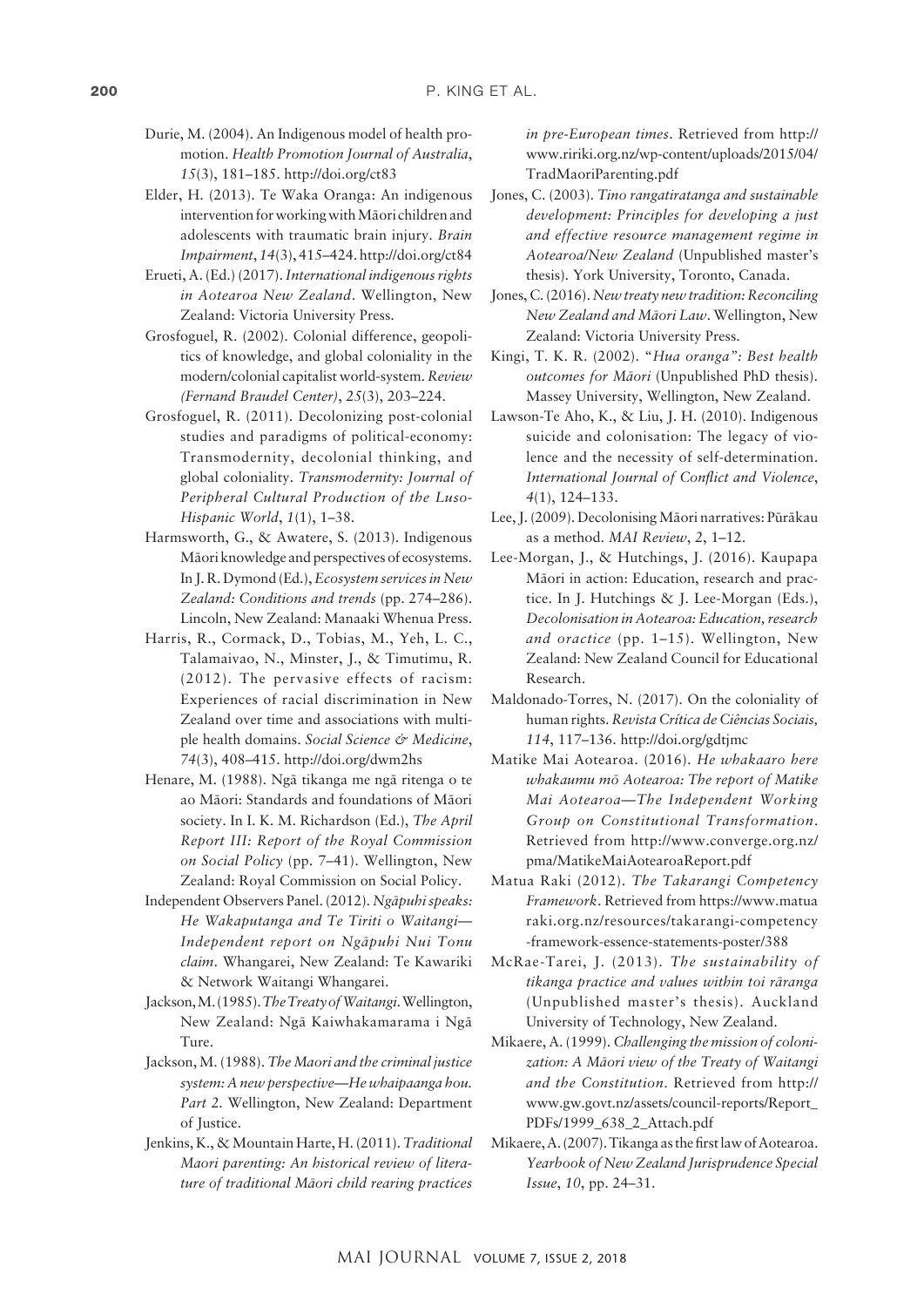- Mikaere, A. (2011). *Colonising myths—Mäori realities: He rukuruku whakaaro*. Wellington, New Zealand: Huia Publishers & Te Täkupu, Te Wänanga o Raukawa.
- Mikaere, A. (2017). *The balance destroyed*. Ötaki, New Zealand: Te Wänanga o Raukawa.
- Ministry of Education. (1996). *Te Whäriki.* Wellington, New Zealand: Author.
- Ministry of Education (2017). *Te Whäriki.* Wellington, New Zealand: Author
- Ministry of Health. (2015). *Tatau Kahukura: Mäori health chart book 2015* (3rd ed.). Wellington, New Zealand: Author.
- Moko Mead, H. (2003). *Tikanga Mäori: Living by Mäori values*.Wellington, New Zealand: Huia.
- Monture-Angus, P. (1995). *Thunder in my soul: A Mohawk woman speaks*. Halifax, Nova Scotia: Fernwood.
- Network Waitangi. (2015). *The Treaty of Waitangi: Questions and answers.* Christchurch, New Zealand: Author.
- Paradies, Y. (2016). Colonisation, racism and indigenous health. *Journal of Population Research*, *33*(1), 83–96.<http://doi.org/ct85>
- Pere, R. (1997). *A celebration of infinite wisdom*. Wairoa, New Zealand: Ao Ako Global Learning New Zealand.
- Pihama, L. (2001). *Tïhei mauri ora: Honouring our voices. Mana wahine as a Kaupapa Mäori theoretical framework* (Unpublished PhD thesis). University of Auckland, New Zealand.
- Pihama, L. (2010). Kaupapa Mäori theory: Transforming theory in Aotearoa. *He Pükenga Körero: Raumati*, *9*(2), 5–14.
- Pihama, L. (2011). Keynote: A conversation about kaupapa Mäori theory and research. In J. Hutchings, H. Potter, & K. Taupo (Eds.), *Kei Tua o Te Pae hui proceedings: The challenges of kaupapa Mäori research in the 21st century* (pp. 49–55). Wellington, New Zealand: New Zealand Council for Educational Research.
- Pihama, L., Lee, J., Te Nana, R., Campbell, D., Greensill, H., & Tauroa, T. (2015). Te Pä Harakeke: Whänau as a site of wellbeing. In R.E.Rinehart, E. Emerald, & R. Matamua (Eds.), *Ethnographies in Pan Pacific research:Tensions and positionings* (pp. 251–256). New York, NY: Routledge.
- Pitama, S., Huria, T., & Lacey, C. (2014). Improving Mäori health through clinical assessment: Waikare o te waka o Meihana. *New Zealand Medical Journal*, *127*(1393), 1–7.
- Rangihuna, D., Kopua, M., & Tipene-Leach, D. (2018). Te Mahi a Atua. *Journal of Primary Health Care*, *10*(1), 16–17. <http://doi.org/ct86>
- Reid, P., & Robson, B. (2007). Understanding health inequities. In B. Robson & R. Harris (Eds.), *Hauora: Mäori standards of health IV—A study of the years 2000–2005* (pp. 3–10). Wellington, New Zealand: Te Röpü Rangahau Hauora a Eru Pömare.
- Robson, B., & Harris, R. (Eds.). (2007). *Hauora: Mäori standards of health IV—A study of the years 2000–2005*. Wellington, New Zealand: Te Röpü Rangahau Hauora a Eru Pömare.
- Royal, T. (2009). *Mätauranga Mäori: An introduction*. Porirua, New Zealand: Mauriora-ki-te-Ao.
- Sadler, H. (2015). *Ko tautoro, te pito o töku ao: A Ngäpuhi narrative*. Auckland, New Zealand: Auckland University Press.
- Simpson, J., Adams, J., Oben, G., Wicken, A., & Duncanson, M. (2016). *The determinants of health for Mäori children and young people in New Zealand No. 2*. Retrieved from [http://hdl.](http://hdl.handle.net/10523/6384) [handle.net/10523/6384](http://hdl.handle.net/10523/6384)
- Stasiulis, D., & Yuval-Davis, N. (1995). *Unsettling settler societies: Articulations of gender, race, ethnicity and class*. London, England: Sage.
- Taituha, G. (2014). *He käkahu, he korowai, he kaitaka, he aha atu anö? The significance of the transmission of Mäori knowledge relating to raranga and whatu muka in the survival of korowai in Ngäti Maniapoto in a contemporary context* (Unpublished master's thesis). Auckland University of Technology, New Zealand.
- Taskforce on Whänau Centred Initiatives. (2010). *Whänau Ora: Report of the Taskforce on Whänau-Centred Initiatives.* Wellington, New Zealand: Ministry of Social Development.
- Tawhai, V. (2016). The power of youth-led decolonisation education. In J. Hutchings & J. Lee-Morgan (Eds.), *Decolonisation in Aotearoa: Education, research and practice* (pp. 86–100). Wellington, New Zealand: NZCER Press.
- Te Ratana, R. (2012). *Ritual in the making: A critical exploration of ritual in Te Whare Pora*  (Unpublished master's thesis). Auckland University of Technology, New Zealand.
- United Nations Committee on the Rights of the Child. (2009). *General comment No. 11: Indigenous children and their rights under the Convention [on the Rights of the Child], 12 February 2009, CRC/C/GC/11.* Retrieved from [http://www.ref](http://www.refworld.org/docid/49f6bd922.html) [world.org/docid/49f6bd922.html](http://www.refworld.org/docid/49f6bd922.html)